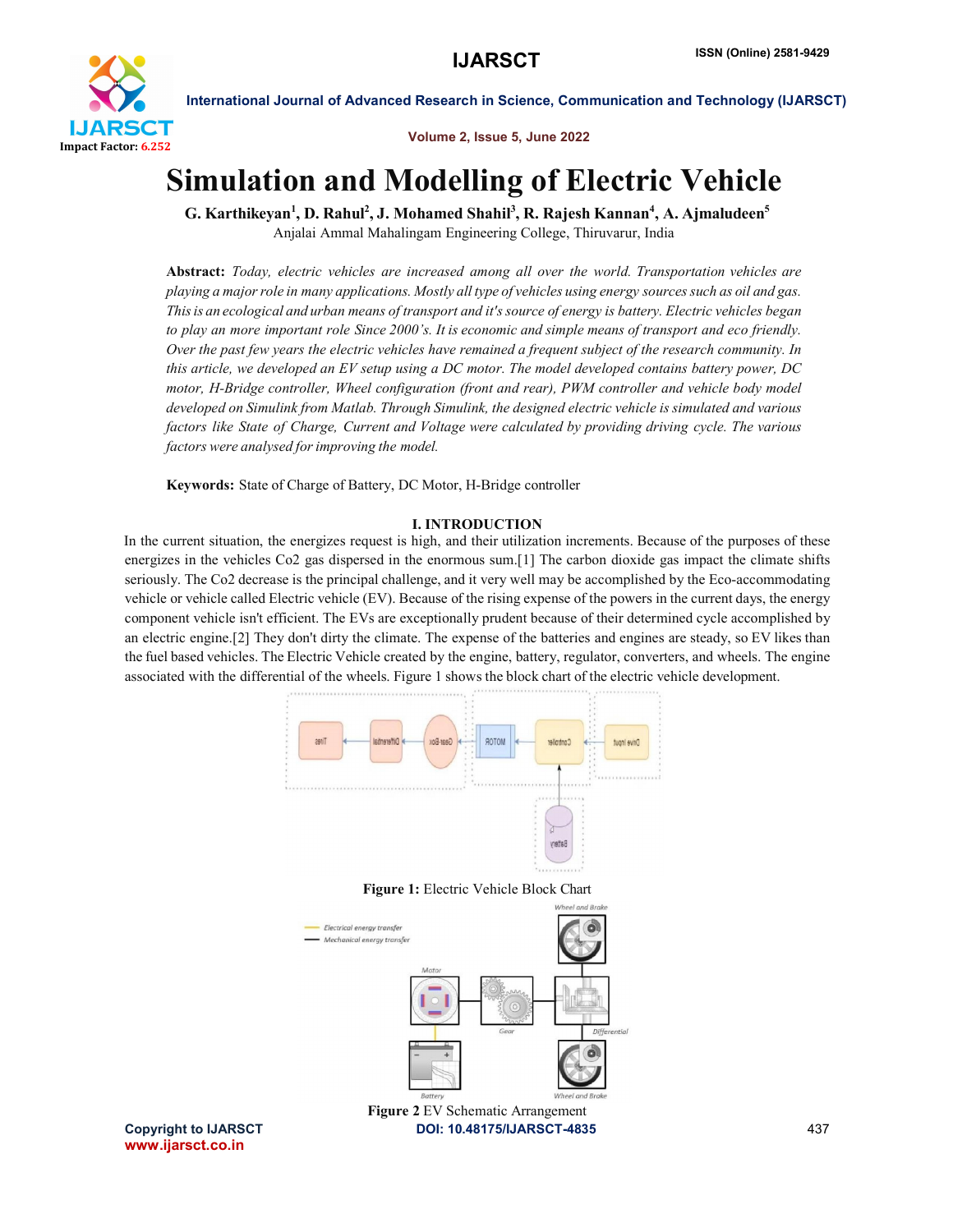

### Volume 2, Issue 5, June 2022

Figure 1 shows the schematic arrangement of the Electric vehicle drive configuration. In this configuration, a battery pack is used to provide the dc energy to the circuit

In this fundamental design of EV, the two wheels are utilized. One wheel is associated in the front part called front wheel drive. Another wheel associated at the back part of the drive, so it is called genuine wheel drive. Rear wheel is associated through the differential. The differential is given the adjusting to the back and front wheel drive framework.[3] The differential piece addresses a stuff instrument that permits the determined shaft to turn at various velocities. The loyalty of the stuff model improved by indicating the boundaries of the differential stuff framework like stuff dormancy, coinciding, and thick misfortunes. A battery pack is utilized as the wellspring of the electric vehicle model. A lithium ion battery fixed in the displaying of Electric Vehicle (EV) which gives input supply to the Motor associated in the middle of the cycle.

The DC Motor is utilized for the determined part of the electric vehicle because of their few benefits as concentrated before. On the back tire, a DC motor is associated because of high effectiveness and high beginning force necessity. An DC motor has the two attributes productively.[4] The high beginning force request is finished by the enlistment engine which helps the electric vehicle in the underlying stage. At the Rear wheel segment, the DC Motor is associated because of their powerful thickness and consistent speed qualities. The control activity performed by the H-Bridge controller

# II. SIMULINK MODEL

# 2.1. Modeling of Electrical Vehicle (EV)

We fostered a two-wheel drive model of an electric vehicle. One wheel place at the front part and the other one set at the back segment. Both genuine and front wheel are constrained by an DC Motor. The vehicle body put on the two wheels of the drive with beginning boundaries of conditions like breeze, slanted and choke. Prior to playing out the demonstrating of the Two-wheel electric vehicle drive , we settle the boundaries and conduct of the vehicle body. On the Back wheel side, the Motor is mounted by the side and battery settled in the centre Rod.[5]

# III. RESULTS

Figure 1 shows the proposed EV prototype structure. It consists of an independently controlled rear-wheel drive system that improves driving performance in EVs, maintains expected torque and speed conditions, and is validated in the Matlab / Simulink environment. As mentioned earlier, low speed permanent magnet DC (PMDC) motors are used in Rear-wheel drive systems to increase maneuverability in heavy traffic and the need for efficiently generated torque.[6] The rotor of these motor is directly coupled to the respective differential gear, and with the help of these gear, the generated motor drive torque is transmitted to their respective wheel side. In addition, the wheel drive system is controlled using individual controllers and PWM inverters.[7]

# 3.1 Simulation

To describe the behavior, speed and torque characteristics of the proposed EV wheel drive system, simulations are carried out using the model built in Matlab/Simulink which is shown in figure 3. [8]



Figure 3: Simulation Model Of EV

www.ijarsct.co.in

Copyright to IJARSCT DOI: 10.48175/IJARSCT-4835 438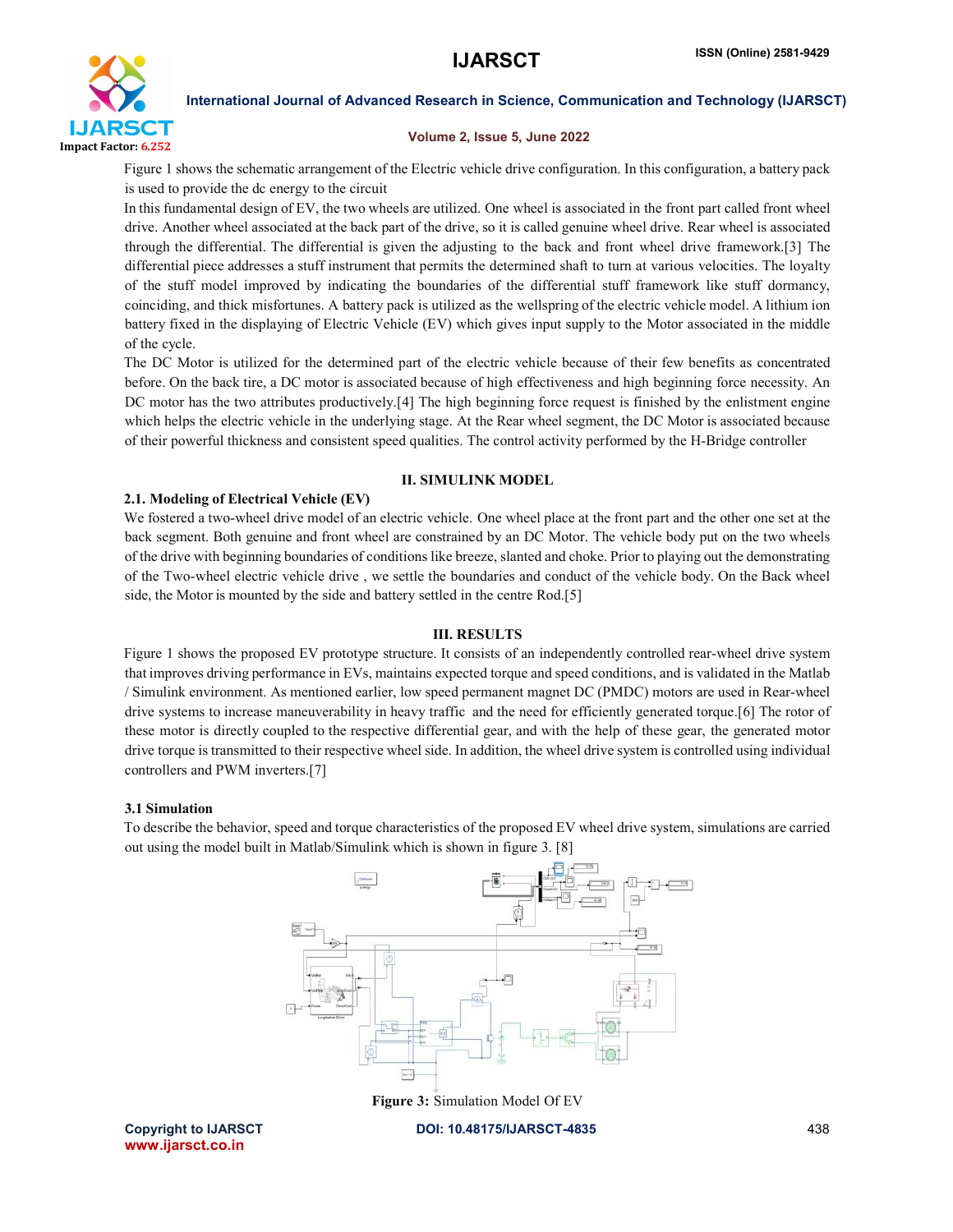

# Volume 2, Issue 5, June 2022

# 3.2 Signal Builder

First, with the aid of the signal builder block, the reference speed is created. Top speed is selected of 100 kilometers per hour. The model simulated for 1,000 seconds. The speed increases for the first 400 seconds.[9] The speed remains constant for the next 200 seconds, and the speed decreases for the remaining 400 seconds. The below Image will display the reference signal that generated with the signal builder block's aid.



Figure 4: Signal Builder Graph

# 3.3 State Of Charge

Suppose we look at the graph of the SOC percentage. In that case, the battery will be discharged non-linearly for the first 400 seconds, discharged linearly for the next 200 seconds. For the remaining 400 seconds, the battery will be charged and discharged according to feedback.<sup>[10]</sup>



# 3.4 Voltage

Voltage drops and increases according to the Input. The input reference is given through the motor by the longitudinal driver. The signal builder give the reference input to the EV which varies the voltage continuously. Here Voltage decreases from the high and getting Stable at one point and started Waving.



www.ijarsct.co.in

Copyright to IJARSCT DOI: 10.48175/IJARSCT-4835 439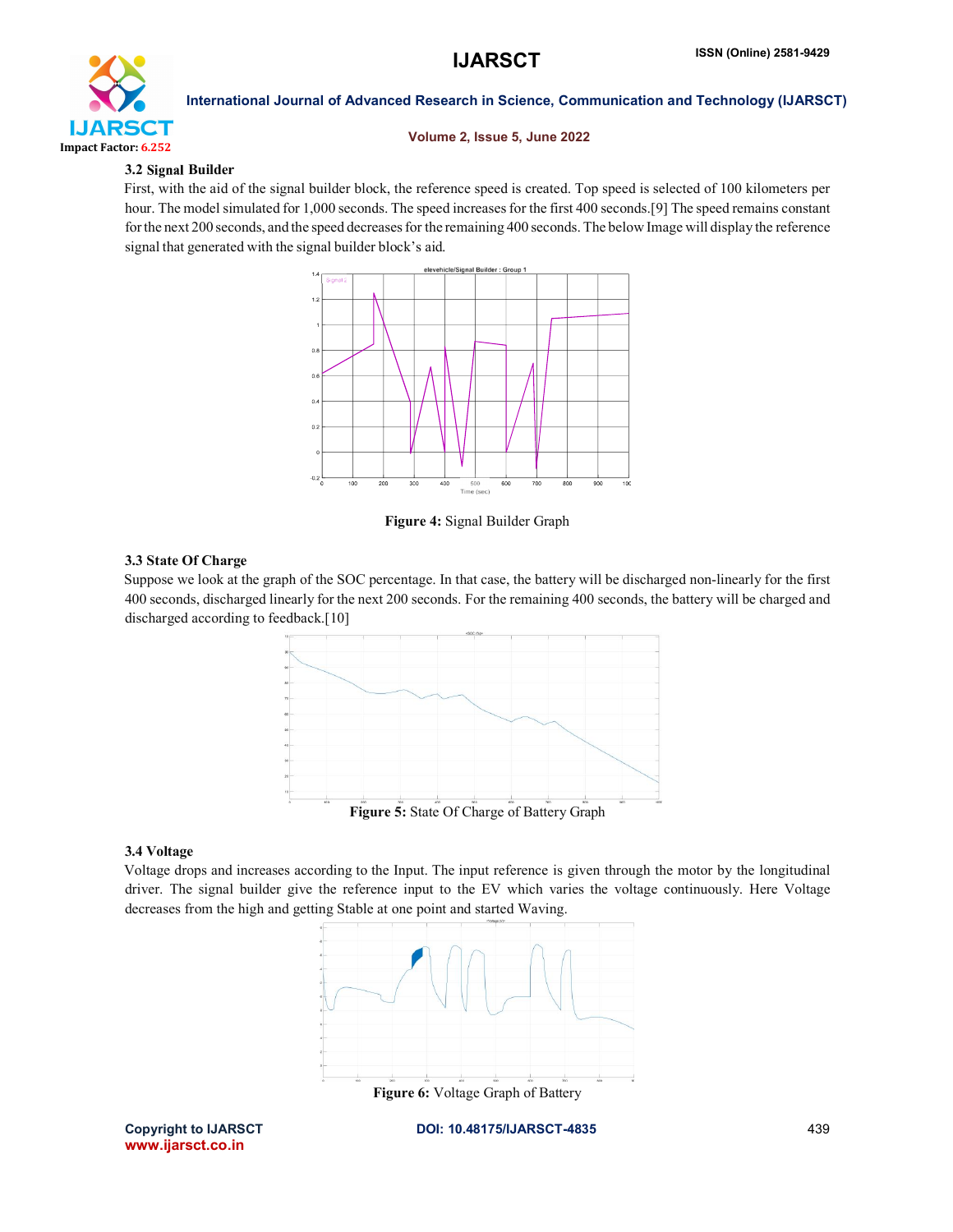

### Volume 2, Issue 5, June 2022

# 3.5 Current

Current also drops and increases according to the Input. The input reference is given through the motor by the longitudinal driver. The signal builder give the reference input to the EV which varies the voltage continuously. Here Current decreases from the high and getting Stable at one point and started Waving.



# 3.6 Input / Output Velocity

Input and Output Voltage Varies Proportionally. Here Input is varying speed by the Throttle. The output acts according to the input given by driver. Here in the graph the input and output gives almost same Values.



Figure 8: Input / Output Velocity Graph of EV

# IV. CONCLUSION

Proposed EV wheel drive framework which is having individual front and back control, further develops the EV execution like force and speed solidness, drivability, and wellbeing at low speed and fast activities.[11] Likewise, the wheel drive frameworks were established so that above expressed EV execution prerequisites achieved all the more effectively. The drive framework is effectively synchronized. Afterward on the presentation of drive regulators are additionally expanded by the assistance of execution improvement review.[12]

The recreation results additionally show the viability of utilized advancement over H-Bridge regulator. Improved EV framework model accomplishes stable speed and force in beginning and ordinary running mode activities rapidly. Additionally, the outcomes with signal manufacturer advancement are extremely exact as contrast with un-streamlined controls. Subsequently the execution of sign developer in EV wheel drive control framework is viewed as effective.[13]

# **REFERENCES**

- [1]. Modeling and simulation of hybrid electric vehicles using HEVSIM and ADVISOR
- [2]. Co-simulation with AMESim and MATLAB for differential dynamic coupling of Hybrid Electric Vehicle
- [3]. Making of an 'all reason' electric Vehicle
- [4]. Design and control of a narrow electric vehicle
- [5]. J. J. Eckert, L. C. A. Silva, E. S. Costa, F. M. Santiciolli, F. G. Dedini and F. C. Corrêa, "Electric vehicle drivetrain optimisation," in IET Electrical Systems in Transportation, vol. 7, no. 1, pp. 32-40, 3 2017.

www.ijarsct.co.in

Copyright to IJARSCT DOI: 10.48175/IJARSCT-4835 440